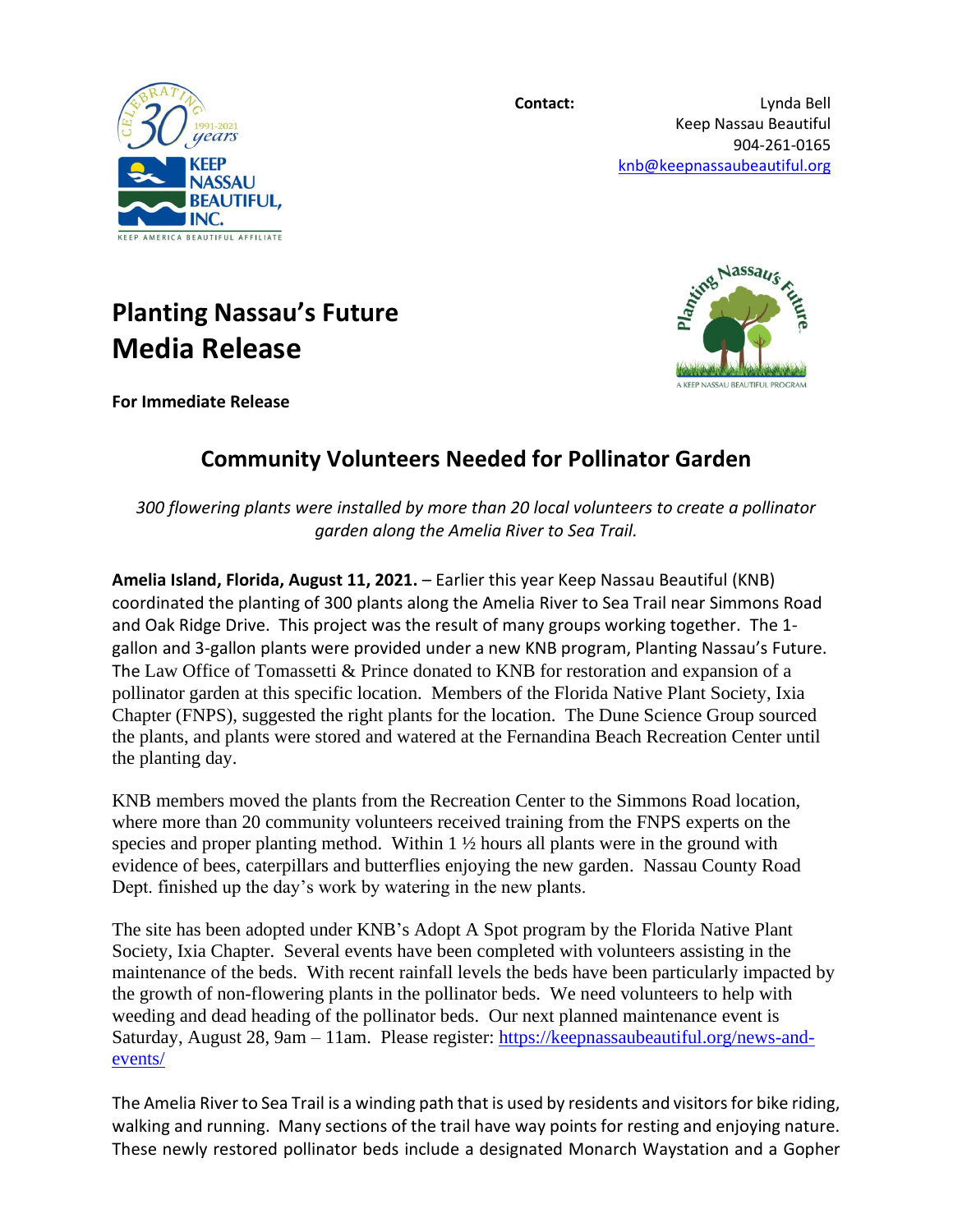Tortoise burrow. Come visit, identify some of the native plants and wildlife, and help us maintain this natural environment. For information and to get involved in Planting Nassau's Future: [www.KeepNassauBeautiful.org](http://www.keepnassaubeautiful.org/) or 261-0165.

## **About Keep Nassau Beautiful**

Keep Nassau Beautiful, Inc. is working to inspire, educate, and equip individuals, groups, businesses, and governments to take action to make Nassau County a place where residents, visitors and wildlife can thrive and experience the beauty of Nassau County. [www.keepnassaubeautiful.org](http://www.keepnassaubeautiful.org/)

###



Chadd Scott and Marlon Garcia remove invasive plants and vines.